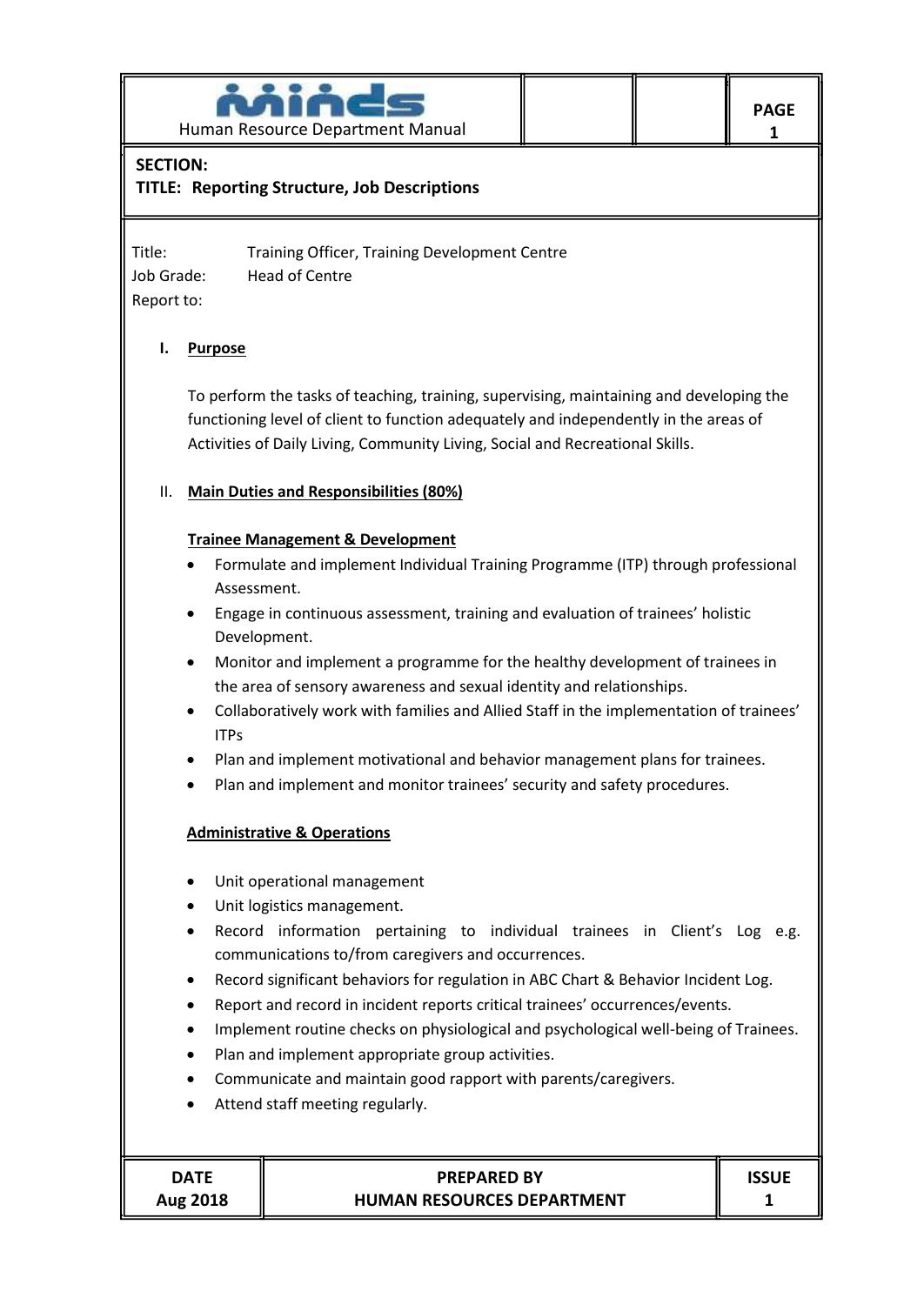

## **SECTION:**

## **TITLE: Reporting Structure, Job Descriptions**

## **Centre Transport Duties**

- To ensure safety procedures are adhered to in respect to alighting and boarding of buses by our clients upon arrival and departing from the centre.
- Staff on bus duties are to account for all clients arriving and departing from the centre.

#### **Case/Health Referrals and Reviews**

- To vet through all case/health referrals and reviews.
- To ensure that information provided are accurate and comprehensive.
- To upload reviews and health referrals into centre's shared folder.

#### **Event Management**

- Organize inclusion activities for trainees
- Organize internal events and activities for trainees
- Network and support external agencies that organize events for trainees

#### **Secondary Duties and Responsibilities (20%)**

Staff will be assigned to oversee at least one of the following duties and will provide assistance to the other staff assigned to their respective secondary duties.

#### **Building and Maintenance**

- To attend to request by staff on minor repairs and maintenance.
- To report to Head of Centre for any repairs.
- To attend immediately to any major and urgent repairs.
- To maintain and improve the physical environment of the Centre.
- To assist other staff in construction and /or improvement of the work area.

#### ` **Occupational Health Safety/Centre Safety and Security**

- To look into the safety aspects of the centre/clients/staff.
- To ensure the rooms/doors/windows/power points are properly shut down and locked at the end of the day/week.
- To ensure that safety rules, regulations and procedures are observed.
- To ensure safety management procedures are in place and are in operation.

| <b>DATE</b> |              |
|-------------|--------------|
| Aug 2018    | <b>HUMAN</b> |

# **PREPARED BY RESOURCES DEPARTMENT**